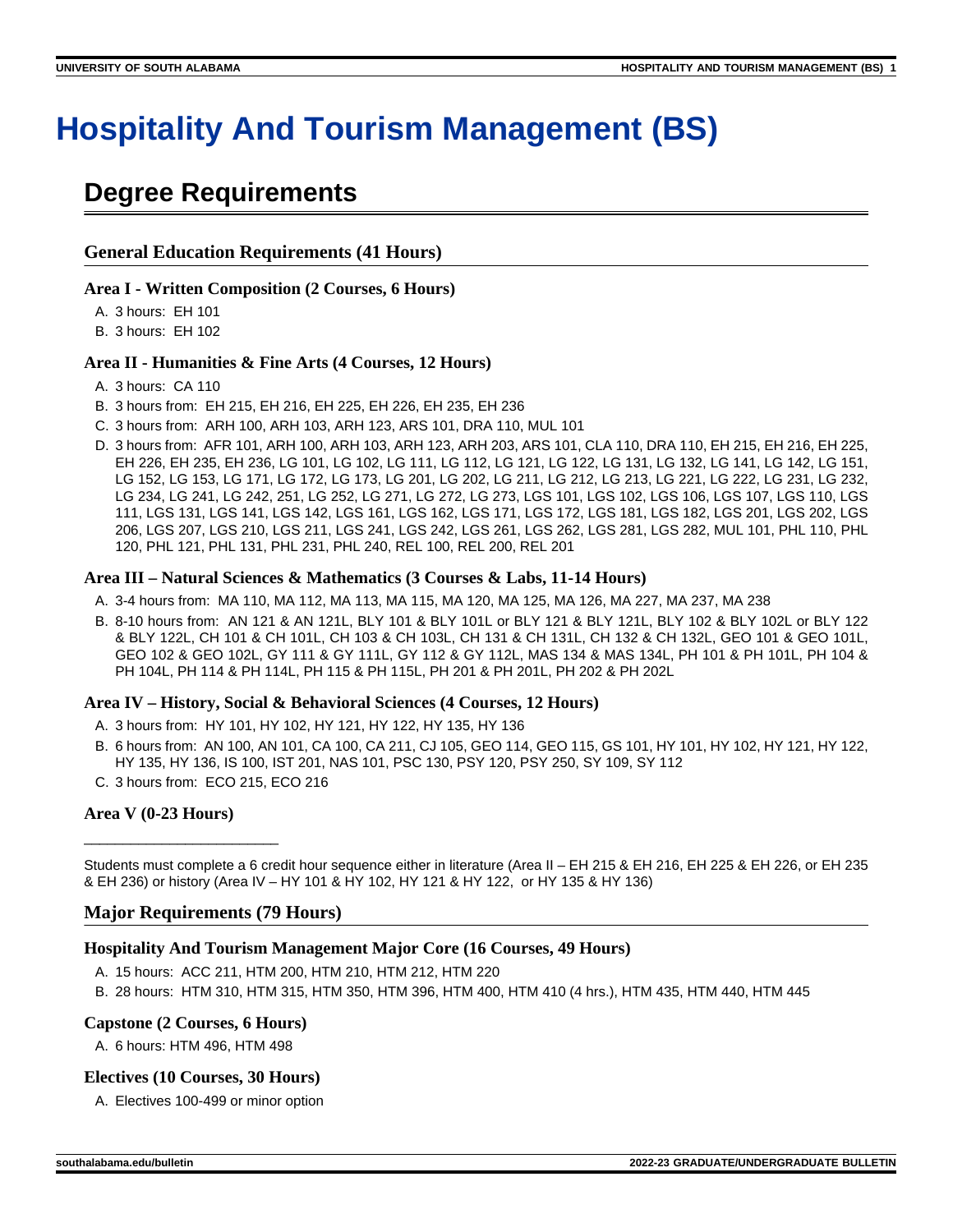## **Minor Requirements (0 Hours)**

A minor is not required for this degree program

#### **Notes:**

\* Recommended Course

## **Additional Information**

## **Graduation Plan**

## **Hospitality And Tourism Management (BS) : (120 Total Hours)**

## **First Year - Fall Semester**

| <b>Course ID</b> | <b>Course Description</b>                   | <b>Hours</b> |
|------------------|---------------------------------------------|--------------|
| EH 101           | <b>English Composition I</b>                | 3            |
| Fine Art         | **Area II, C                                | 3            |
| Math             | **Area III, A                               | 3            |
| Science          | **Area III, B                               | 3            |
| Science Lab      | **Area III, B                               |              |
| <b>HTM 200</b>   | Intro to Hospitality and Tourism Management | 3            |
|                  |                                             |              |
|                  | <b>Total Hours</b>                          | 16           |

## **First Year - Spring Semester**

| <b>Course ID</b>   | <b>Course Description</b>     | <b>Hours</b> |
|--------------------|-------------------------------|--------------|
| EH 102             | <b>English Composition II</b> | 3            |
| CA 110             | <b>Public Speaking</b>        | 3            |
| Science            | **Area III, B                 | 3            |
| Science Lab        | **Area III, B                 |              |
| ECO 215 or ECO 216 | **Area IV, C                  | 3            |
| <b>HTM 210</b>     | Food and Beverage Management  | 3            |
|                    |                               |              |
|                    | <b>Total Hours</b>            | 16           |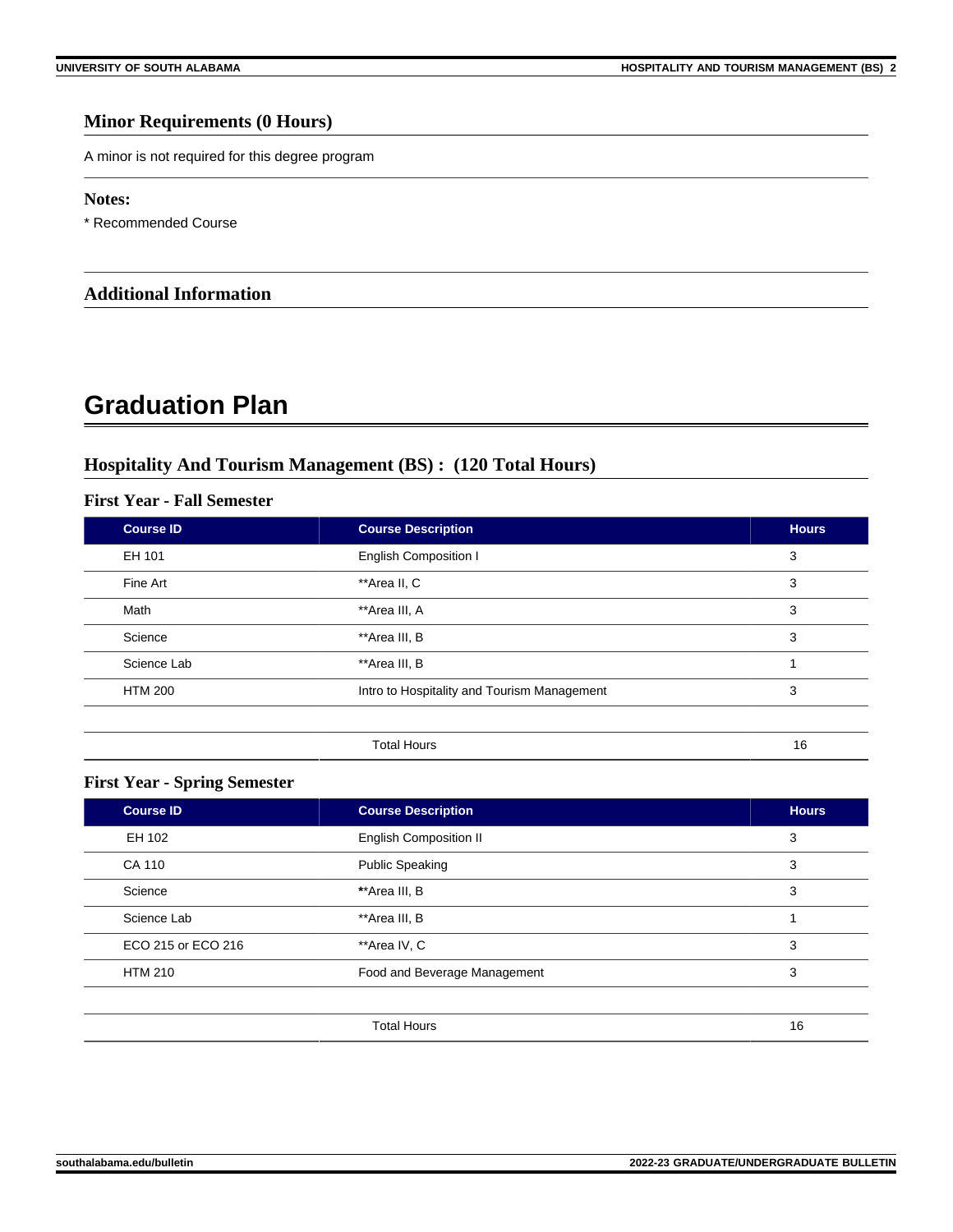## **Second Year - Fall Semester**

| <b>Course ID</b>                | <b>Course Description</b>                  | <b>Hours</b> |
|---------------------------------|--------------------------------------------|--------------|
| Literature                      | **Area II, B                               | 3            |
| ACC 211                         | Principles of Accounting                   | 3            |
| <b>HTM 220</b>                  | Meetings, Incentives, Conventions & Events | 3            |
| Social & Behavioral<br>Sciences | **Area IV, B                               | 3            |
| History                         | **Area IV, A                               | 3            |
|                                 |                                            |              |
|                                 | <b>Total Hours</b>                         | 15           |

## **Second Year - Spring Semester**

| <b>Course ID</b>                | <b>Course Description</b>           | <b>Hours</b> |
|---------------------------------|-------------------------------------|--------------|
| Social & Behavioral<br>Sciences | **Area IV, B                        | 3            |
| Humanities & Fine Arts          | **Area II, D                        | 3            |
| <b>HTM 212</b>                  | <b>Food Sanitation and Safety</b>   | 3            |
| Elective                        |                                     | 3            |
| Elective                        | *HTM 212 Food Sanitation and Safety | 3            |
|                                 |                                     |              |
|                                 | <b>Total Hours</b>                  | 15           |

## **Third Year - Fall Semester**

| <b>Course ID</b> | <b>Course Description</b>             | <b>Hours</b> |
|------------------|---------------------------------------|--------------|
| <b>HTM 310</b>   | Global Leadership for HTM             | 3            |
| <b>HTM 315</b>   | Hospitality and Tourism Marketing (C) | 3            |
| Elective         |                                       | 3            |
| Elective         |                                       | 3            |
| Elective         |                                       | 3            |
|                  |                                       |              |
|                  | <b>Total Hours</b>                    | 15           |

## **Third Year - Spring Semester**

| <b>Course ID</b> | <b>Course Description</b>      | <b>Hours</b> |
|------------------|--------------------------------|--------------|
| <b>HTM 410</b>   | Sustainable and Ecotourism     | 4            |
| <b>HTM 435</b>   | Quality Service Management (W) | 3            |
| HTM 440          | Lodging Management             | 3            |
| HTM 396          | <b>HTM Career Planning</b>     | 3            |
| Elective         |                                | 3            |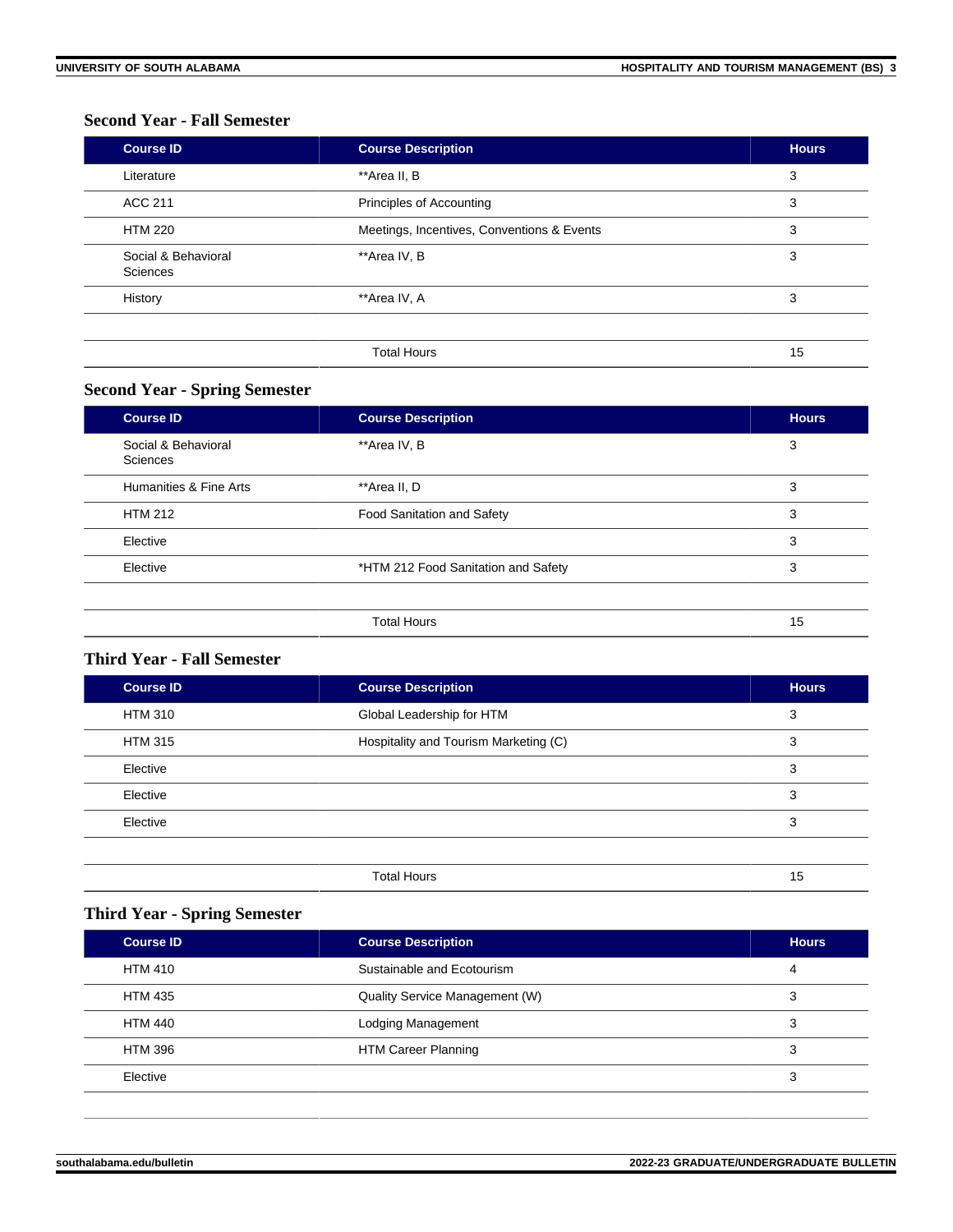Total Hours 16

## **Fourth Year - Fall Semester**

| <b>Course ID</b> | <b>Course Description</b>        | <b>Hours</b> |
|------------------|----------------------------------|--------------|
| <b>HTM 350</b>   | <b>Hospitality HR Management</b> | 3            |
| <b>HTM 400</b>   | Legal Issues in HTM              | 3            |
| <b>HTM 445</b>   | <b>Financial Reporting</b>       | 3            |
| Elective         |                                  | 3            |
| Elective         |                                  | 3            |
|                  |                                  |              |
|                  | <b>Total Hours</b>               | 15           |

## **Fourth Year - Spring Semester**

| <b>Course ID</b> | <b>Course Description</b> | <b>Hours</b> |
|------------------|---------------------------|--------------|
| <b>HTM 496</b>   | HTM Internship I (W)      | 3            |
| <b>HTM 498</b>   | HTM Internship II         | 3            |
| Elective         |                           | 3            |
| Elective         |                           | 3            |
|                  |                           |              |
|                  |                           |              |
|                  | <b>Total Hours</b>        | 12           |
|                  |                           |              |

| Notes                                                 |
|-------------------------------------------------------|
| *Recommended Course                                   |
| **See Degree Requirements                             |
| HTM 200 is the prerequisite for all HTM core courses. |
| (W) Courses that satisfy USA writing requirement.     |

## **Department Information**

| Department of Hospitality and Tourism<br><b>Management</b> | $(251)$ 461-1902  |
|------------------------------------------------------------|-------------------|
| Interim Chair                                              | James R. Stefurak |
| Assistant Professor                                        | Hwang             |
| Instructor                                                 | Donaldson         |

[Department of Hospitality and Tourism Management website](https://www.southalabama.edu/colleges/ceps/htm) [http://www.htm@southalabama.edu](https://www.southalabama.edu/colleges/ceps/htm)